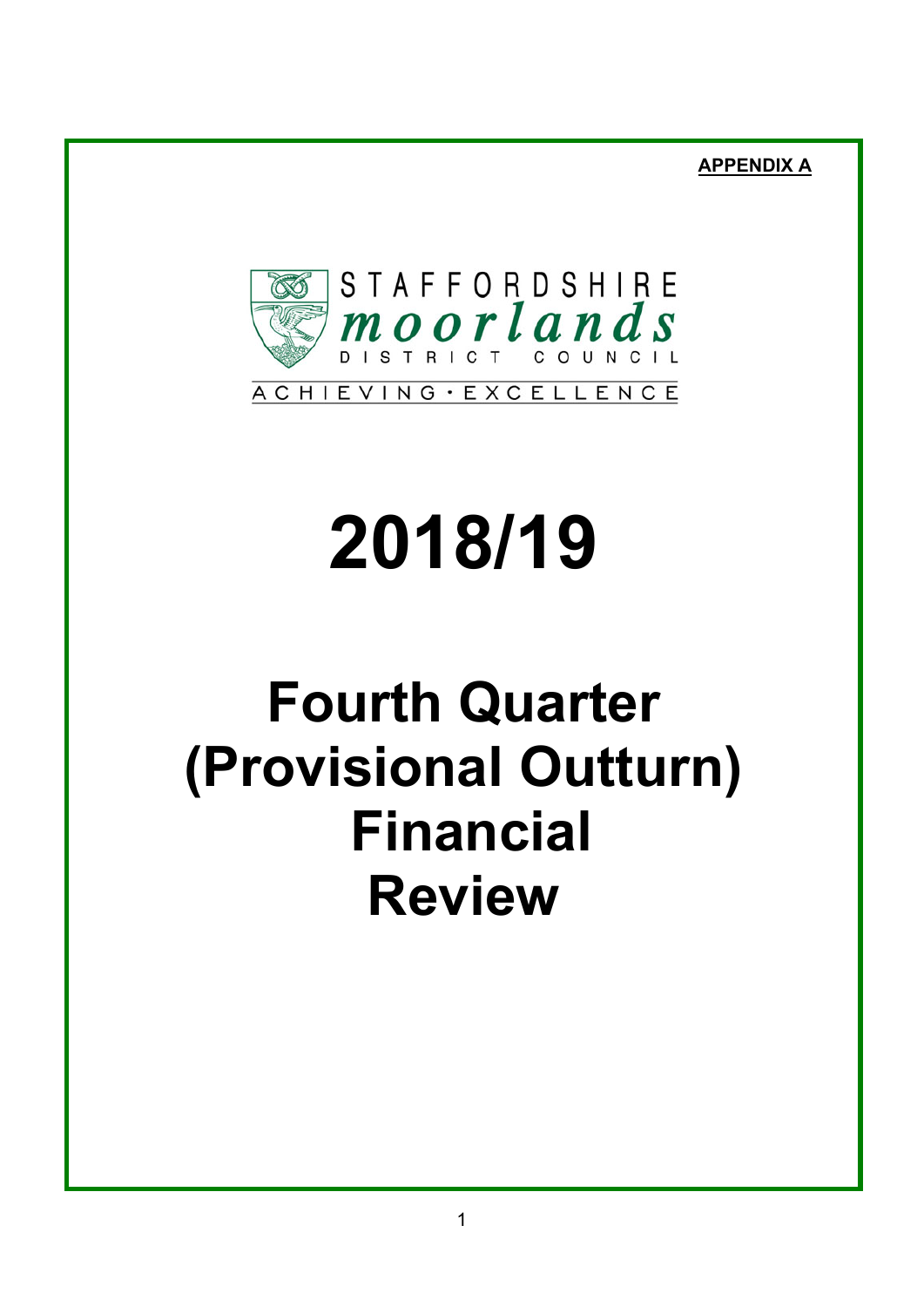#### **1. Background and Introduction**

- 1.1. In accordance with the Council's Financial Procedure Rules and recommended good practice, a quarterly financial report is presented to members. This is the fourth and final report for 2018/19.
- 1.2. The report summarises overall financial performance for 2018/19 with particular emphasis on the key sources of financial risk to the Council. Specific considerations are as follows:
	- **General Fund Revenue Account (Section 2)** considers budgetary performance on the General Revenue Account by looking at variations in income and expenditure and the funding received by the Council.
	- **Efficiency and Rationalisation Programme (Section 3)** considers progress in achieving the efficiency and rationalisation savings forecast for 2018/19.
	- **Alliance Environmental Services (Section 4)** highlights the performance of the Council's Joint Venture Company providing Waste and Fleet services.
	- **Capital Programme (Section 5)** provides an update to Members on progress against the Council's capital plan
	- **Treasury Management (Section 6)** sets out the key statistics in terms of investments and borrowings;
	- **Revenue Collection (Section 7)** considers progress-to-date in collecting the Council Tax, Business Rates and Sundry Debts.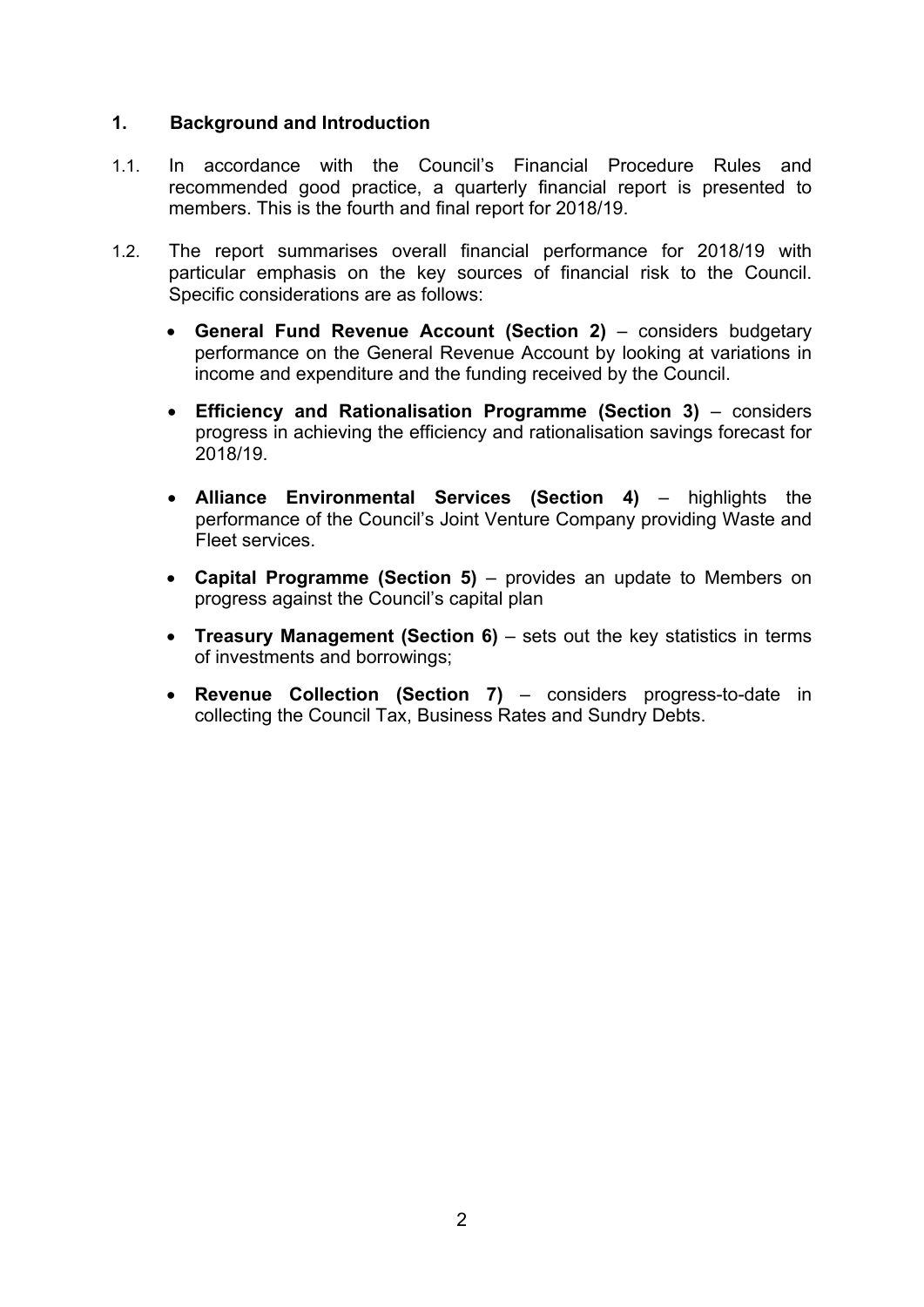#### **2. General Fund Revenue Account**

2.1. This section of the report considers the financial performance of the General Fund Revenue Account against budget by setting out variations in income and expenditure and funding received by the Council.

| Service (with staff)                                                | 2018/19<br><b>Budget</b> | <b>Provisional</b><br><b>Outturn</b><br>2018/19 | <b>Variance</b> | Use of /<br>(contribution<br>to) Earmarked<br><b>Reserves</b> |
|---------------------------------------------------------------------|--------------------------|-------------------------------------------------|-----------------|---------------------------------------------------------------|
|                                                                     | £                        | £                                               | £               |                                                               |
| Alliance Leadership Team                                            | 535,880                  | 515,122                                         | (20, 758)       |                                                               |
| Audit                                                               | 94,680                   | 92,038                                          | (2,642)         |                                                               |
| <b>ICT</b>                                                          | 670,360                  | 650,675                                         | (19,685)        | 147                                                           |
| <b>Human Resources</b>                                              | 49,230                   | 53,747                                          | 4,517           |                                                               |
| <b>Member Services</b>                                              | 308,800                  | 272,152                                         | (36, 648)       |                                                               |
| <b>Property Services+</b>                                           | 617,770                  | 817,830                                         | 200,060         |                                                               |
| <b>Benefits</b>                                                     | 76,710                   | (122, 436)                                      | (199, 146)      | (5, 725)                                                      |
| <b>Planning Applications</b>                                        | (96, 300)                | (30, 814)                                       | 65,486          |                                                               |
| <b>Building Control</b>                                             | 16,210                   | 11,203                                          | (5,007)         |                                                               |
| <b>Customer Services</b>                                            | 572,950                  | 530,882                                         | (42,068)        |                                                               |
| <b>Legal Services</b>                                               | 224,010                  | 167,030                                         | (56,980)        |                                                               |
| <b>Electoral Services</b>                                           | 84,470                   | 44,756                                          | (39, 714)       | (26, 680)                                                     |
| Licensing and Land Charges                                          | (221, 710)               | (206, 247)                                      | 15,463          |                                                               |
| Regeneration+                                                       | 471,530                  | 456,584                                         | (14, 946)       | (33, 687)                                                     |
| <b>Communities and Cultural</b>                                     | 457,030                  | 441,503                                         | (15, 527)       | 5,455                                                         |
| <b>Housing Strategy</b>                                             | 43,110                   | (53,087)                                        | (96, 197)       | (92, 533)                                                     |
| Transformation                                                      | 198,850                  | 207,151                                         | 8,301           |                                                               |
| <b>Community Safety and Enforcement</b>                             | 178,300                  | 159,483                                         | (18, 817)       | 964                                                           |
| Finance Income & Procurement                                        | 381,870                  | 442,380                                         | 60,510          |                                                               |
| Corporate Finance                                                   | 1,423,340                | 1,101,609                                       | (321, 731)      | (17, 484)                                                     |
| <b>Waste Collection</b>                                             | 2,277,570                | 2,360,653                                       | 83,083          |                                                               |
| <b>Street Scene</b>                                                 | 336,700                  | 294,149                                         | (42, 551)       |                                                               |
| Leisure Services                                                    | 667,730                  | 654,869                                         | (12, 861)       |                                                               |
| Horticulture                                                        | 573,180                  | 477,381                                         | (95, 799)       | 8,165                                                         |
| <b>Environmental Health</b>                                         | 417,060                  | 394,000                                         | (23,060)        |                                                               |
| <b>Net Total of Services</b>                                        | 10,359,330               | 9,732,613                                       | (626, 717)      | (161, 378)                                                    |
| <b>Net Interest</b>                                                 | (347, 520)               | (407, 371)                                      | (59, 851)       |                                                               |
|                                                                     | 10,011,810               | 9,325,242                                       | (686, 568)      |                                                               |
| <b>Funding - external</b><br><b>Funding - reserves contribution</b> | (9,210,760)              | (9,471,236)                                     | (260, 476)      |                                                               |
| to/(from)                                                           | (801,050)                | (631, 493)                                      | 169,557         |                                                               |
| <b>Projected (Surplus)/Deficit</b>                                  |                          | (777, 487)                                      | (777, 487)      |                                                               |

\* In previous quarters Staff costs were budgeted and recorded in Finance & Procurement. They were considered a corporate resource to be the main source of savings realised by the Authority's Efficiency and Rationalisation Programme, However to show the true use of resources by individual services it is necessary to include the actual staff costs incurred. Therefore the Quarter Four provisional outturn position includes the actual staff costs (and matching budgets) at the service level.

+The Visitor Services function has now been split between two service areas: 'Car Parks' with Property Services and 'Tourism and Markets' within Regeneration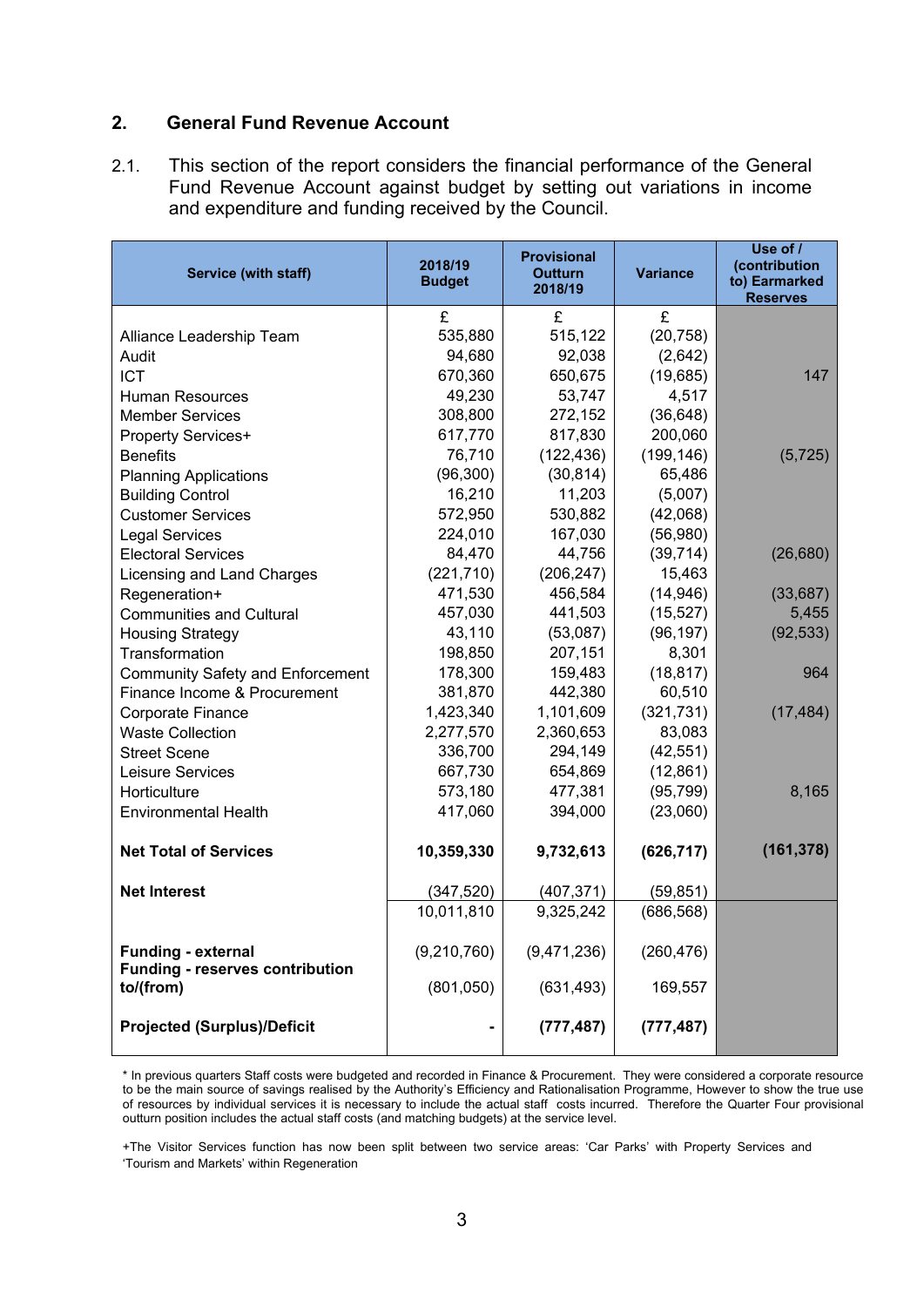- 2.1 A revenue budget of £10,011,810 was set for 2018/19. The table above shows how this budget has been allocated to services.
- 2.2 The provisional outturn on the General Fund Revenue Account for the year is £9,234,323. This represents a projected surplus for the year of £777,487.
- 2.3 There are five areas of significant underspend (>£50,000):
	- **Benefits (£199,146 underspend);** Where overpaid benefits can not be reclaimed from on-going payments, the recipients are invoiced individually. The income is credited to the service in the year that the invoice is raised irrespective of when the cash is actually received. In acknowledgement that not all invoices will be paid the service is charged a bad debts provision. In 2018/19 a substantial amount of historic overpayments were identified and pursued by raising invoices. These resulted in some £244,000 being credited to the service though this was partially offset by a £67,000 bad debts provision. The remaining underspend was as a result of grant funding received in year to support administrative initiatives exceeding the actual direct cost impact on the service.
	- **Legal (£56,980 underspend);** The underspend arises from the awarding of costs to the council for an historic planning appeal.
	- **Housing Strategy (£96,197 underspend);** The housing needs function of this service area can benefit from third party funding of varying but sometimes substantial amounts to be targeted at Homelessness initiatives in the District. The unpredictable nature of these grants and the extended timeframe of the various initiatives often require the use of earmarked reserves to match funding to costs. Therefore, some £92,033 of the underspend has been earmarked to move into reserves.
	- **Corporate Finance (£321,734 underspend);** There are a number of factors that contribute to this underspend:
		- o A substantial £600,000 underspend is reported against the corporate contract hire budget reflecting an in-year change in the way the authority's operational fleet requirements are satisfied. As part of the business plan for Alliance Environmental Services, the practice of hiring sweepers and refuse vehicles etc. has been replaced by purchase and in-house maintenance. This in effect moved the financing element from contract hire to within the overall costs of treasury management (borrowing costs). The change has caused initial cost pressures on the revenue budgets of the Waste and Street Scene services as more expensive spot hire arrangements are utilised during the transition period. Therefore as reported in section 4.5 £168,350 of this saving has been transferred to the Waste budget to support the crystallised waste vehicle and other fleet risk items.
		- o Following a technical consultation by the Ministry of Housing, Communities and Local Government (MHCLG), the methodology for calculating compensation due to local authorities for Small Business Rates Relief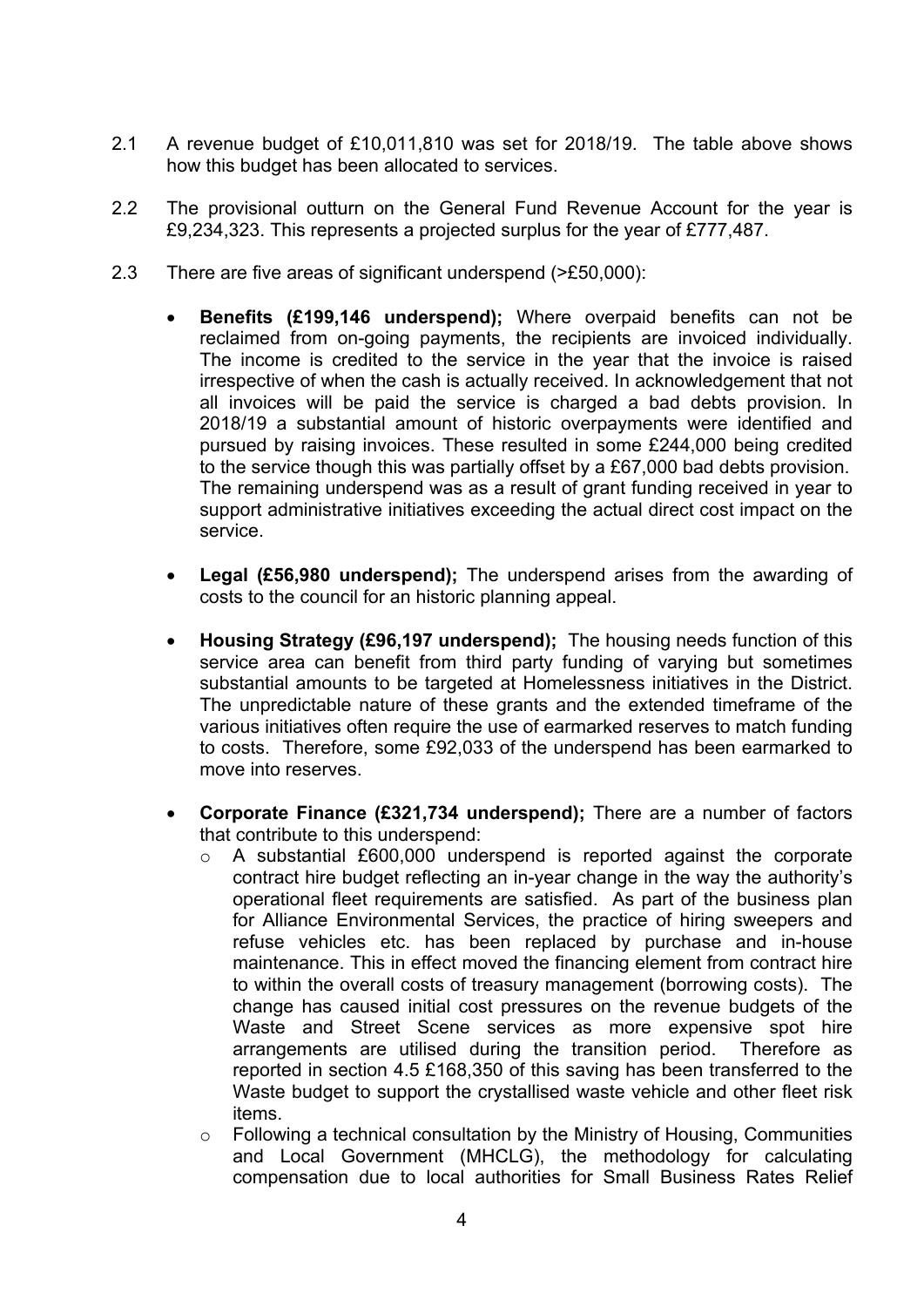threshold changes has been refined. This has generated a windfall for the Council of £27,528 which been credited to corporate finance as it relates to previous years.

- o MHCLG announced as part of the local government finance settlement 2019 to 2020 that authorities would benefit from increased growth in business rates income which has generated a surplus in the government's business rates levy account since the introduction of the retention scheme; £39,588 has been received by the Council in 2018-19 from this distribution.
- o At a meeting of the Pool Board for the Staffordshire and Stoke on Trent Business Rates Pool on 13th March 2019, it was agreed that there would be redistribution of the current contingency balance held by the Pool lead, Staffordshire County Council. The Council's share of this is £149,514.
- o These underspends have been partially offset by a £422,970 shortfall against the in-year efficiency target which is detailed in section 3 below.
- **Horticulture (£95,799);** Cemeteries reported a £30,000 surplus arising from grounds maintenance costs being £20,000 less than budgeted while income was £10,000 above expectations. Spend on tree works across a number of service cost centres was lower than budgeted to the value of £26,000. The remaining service underspend arose across a range of locations, projects and activities.
- 2.4 There are four areas of significant overspend (>£50,000):
	- **Property (£200,060 overspend);** The temporary arrangements put in place while the Alliance's property management contract is being procured have been extended. This is to allow detailed negotiations to take place that ensure the long term viability and economy of the contract. As a result the in-year maintenance budget has been exceeded. However, as a result of cumulative underspends which have generated over previous years of the contract, the contract payment in 2019/20 has been reduced accordingly which should remove this budget pressure in 2019/20.
	- **Planning Applications (£65,486 overspend);** Income failed to reach the levels achieved in 2017/18 which had been used to set the budget for fees and charges in 2018/19. This will be monitored during 2019/20.
	- **Finance, Income and Procurement (£60,510 overspend);** As reported at Section 7.2, the authority continues to achieve good collection rates for its council tax and business rates. This is being achieved without generating the levels of summons income that have been seen in previous years (following a review of recovery fees charges). In addition, external resource has been utilised throughout to year to support with Council Tax processing.
	- **Waste Collection (£83,083 overspend);** While trade waste activities are generating a £35,000 surplus, this is offset by operating overspends of £45,000 on general refuse and £97,000 on recycling. The former resulted form the costs of spot hiring vehicles while the overspend on recycling reflects pressures on volumes and the values received for recycled waste.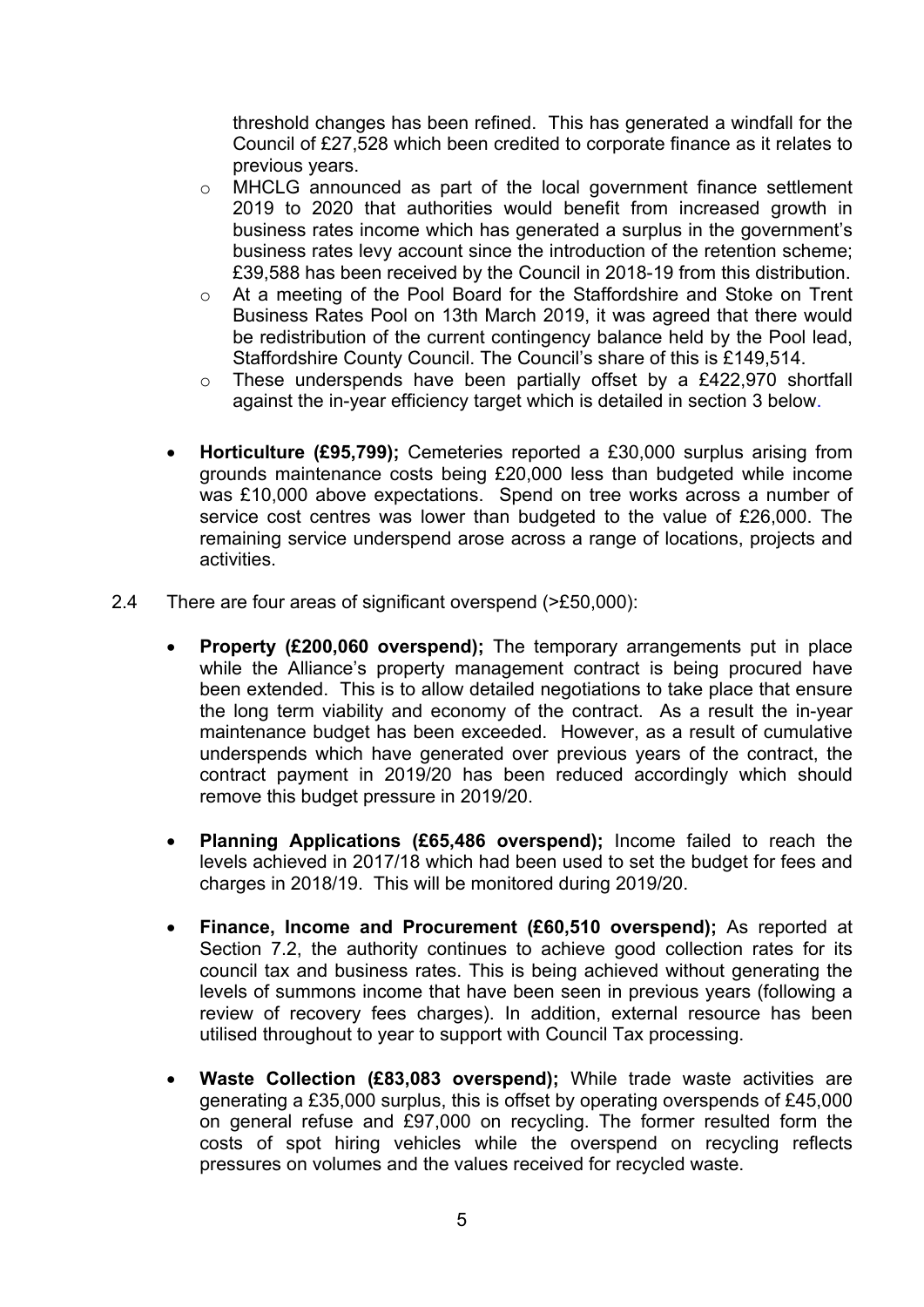- 2.5 The £59,851 underspend on net interest costs is detailed in section 6.
- 2.6 The level of funding anticipated for the year is £90,919 above that budgeted due to the following:

*External Funding: (£260,476)*

- Business Rates Retention (£242,124):
	- o Following on from the decision of the Shadow Pool Board for the Staffordshire & Stoke-on-Trent Business Rates Pool to distribute the Contingency balance held by the Pool Lead, Staffordshire County Council, the members of the pool are not required to pay the contingency contribution in 2018/19, these leads to additional retention of £117,155.
	- o The contribution payable to the Pool for the Central Investment Fund is lower than the budget by £46,105 owing to the reduction in growth on NNDR income at the end of the year following the inclusion in the NDR appeals provision of potential refunds for the backdated reduction of RVs on ATM hereditaments which is currently being considered nationally.
	- o S31 grants for business rates are £78,864 greater than the budget owing to the increase of Small Business Rate relief awarded and the government's recalculation of the method of compensation for this relief.
- Rural Services Delivery Grant (£23,132)
	- It was originally anticipated, based on previous years, that this grant which is paid to authorities that are rural in nature would be at a level of £37,320. Government however raised the amount available nationally increasing the Council's share to £60,452.

#### *Use of Reserves (£169,557)*

- The original budget for 2018/19 assumed the use of £792,870 in general fund contingency and £8,180 in earmarked reserves
- The outturn reported in table 2.1 assumes that the £792,870 drawdown of contingency reserves included in the 2018/19 budget was used. In practice however owing to the general fund surplus generated in the year the actual use of these reserves was only £15,383.
- The £169,557 variance in reserve usage reported in table 2.1 reflects that instead of using the £8,180 in earmarked reserves the Council was actually able to contribute £161,378 in to them.

#### *Earmarked;*

- Electoral Services £26,680 contribution: this is a budgeted annual contribution in to a reserve earmarked to spread the cost of the district's elections over the term of a Council.
- Housing Strategy £92,533 contribution: Third party funds received in-year are being set aside to support homelessness initiatives that will run into future years.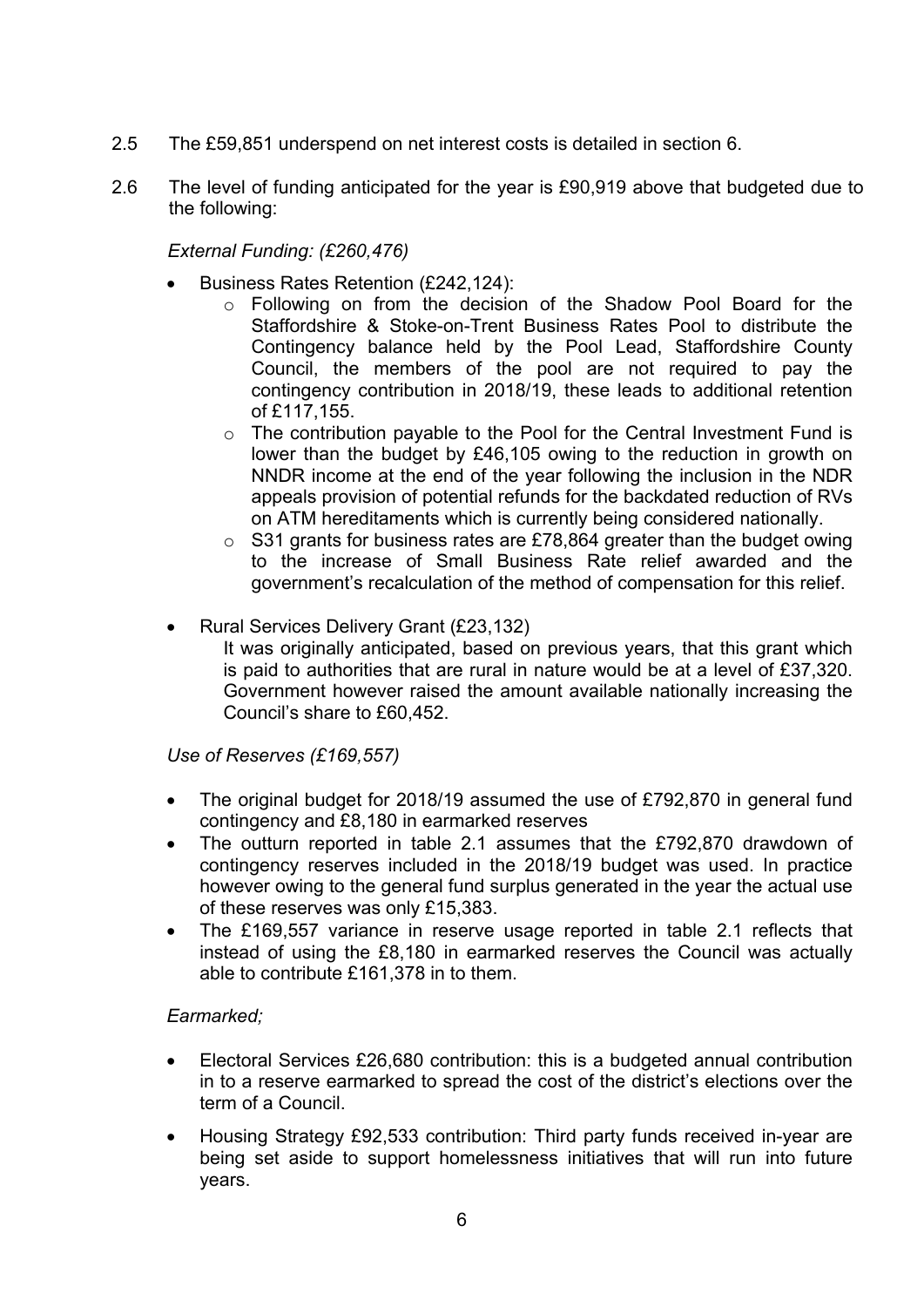- Regeneration Services £33,687 contribution: New Burdens (NB) grants have been received in year to support the Council with the impact of Government initiatives to promote house building. These have been transferred to reserves to support initiatives in future years.
- Horticulture £8,165 use: Works on Recreation Grounds and Open Spaces are part funded each year by drawing down on Section 106 monies previously received from Developers as part of their planning obligations.
- ICT £147 use: monies previously set aside for homelessness reduction initiatives have been used to offset the costs of an associated IT system.
- Benefits £5,725 contribution; New Burdens (NB) grant, received in the year to support the impact on the Council of Government initiatives to reform the Benefits system, that was not applied in year has been earmarked for future use.
- Communities & Cultural £5,455 use; Use was made of three earmarked reserves to support a number of service initiatives.
- Community Safety & Enforcement; £964 use; The small balance on a historic reserve was applied to support the service in year.
- Corporate Finance £17,484 contribution; All similar sized councils received a Government grant of £17,484 towards Local Authority costs associated with exiting the European Union. These monies have been set to one side to meet such future liabilities should they arise.

#### *General Fund Revenue Reserves*

- 2.7 The provisional outturn for the year on the General Fund Revenue Account was a £777,487 surplus.
- 2.8 The surplus generated is calculated inclusive of the £792,870 use of general reserves budgeted for 2018/19. Therefore, the Authority's contingency reserves have decreased overall by £15,383.
- 2.9 The Authority's calculated minimum for its contingency reserve is £1,052,000. A review of the Authority's reserves has been performed to identify areas where earmarking for future projects was considered prudent while maintaining a satisfactory level for contingency. As a result the following moves into earmarked reserves are proposed;
	- £834,000 added to an earmarked reserve set aside to fund capital expenditure and reduce the overall cost of borrowing. It is anticipated that this will be applied to acquiring vehicles and equipment for Alliance Environmental Services Limited.
	- £360,000 used to create a reserve to cover the potential costs associated with the review of the Ascent Housing LLP in partnership with Your Housing
	- £12,000 set aside to provide funds to support the 'Keep Britain Tidy' campaign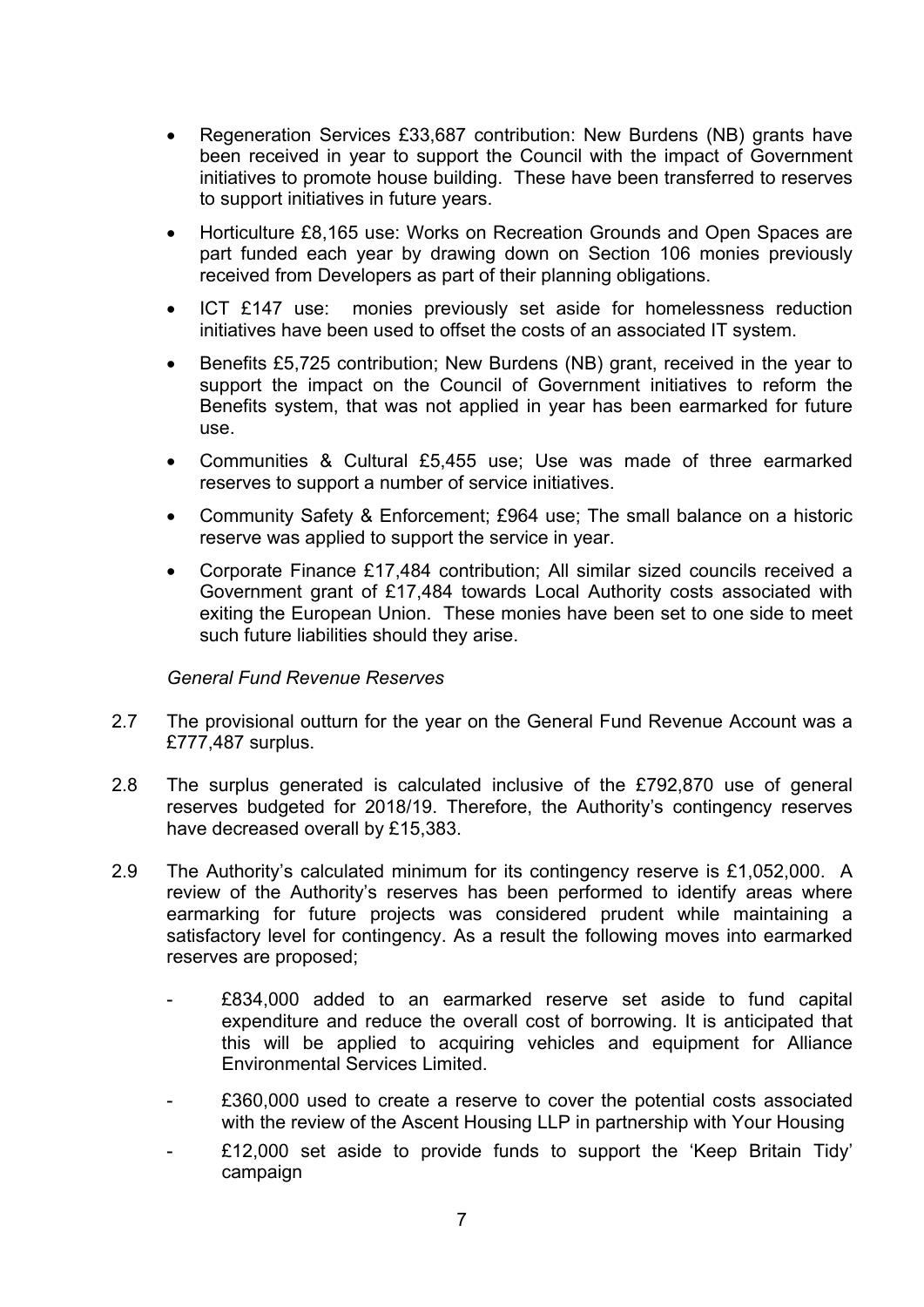- £15,000 added to a reserve established to fund a review of the condition of the Council's buildings to inform capital expenditure requirements (previously a property 'Health and Safety' reserve)
- 2.10 In addition, a balance of £135,000 has been returned to Contingency. This is made up of reduction to the pension reserve and ICT reserve (there still remains £525,000 in the pensions reserve and £150,000 in the ICT reserve which is considered sufficient) and the closure of the staff conference reserve as any future costs can be covered from existing budgets.
- 2.11 The effect of these changes results in a balance on general fund reserves as at 31st March 2019 of £2 million – which is £1 million above minimum contingency. The current Medium Term Financial Plan expects to contribute a net £0.33million to general contingency reserves over the next four years 2019/20 – 2022/23. This is however dependent on the realisation of the Efficiency Plan.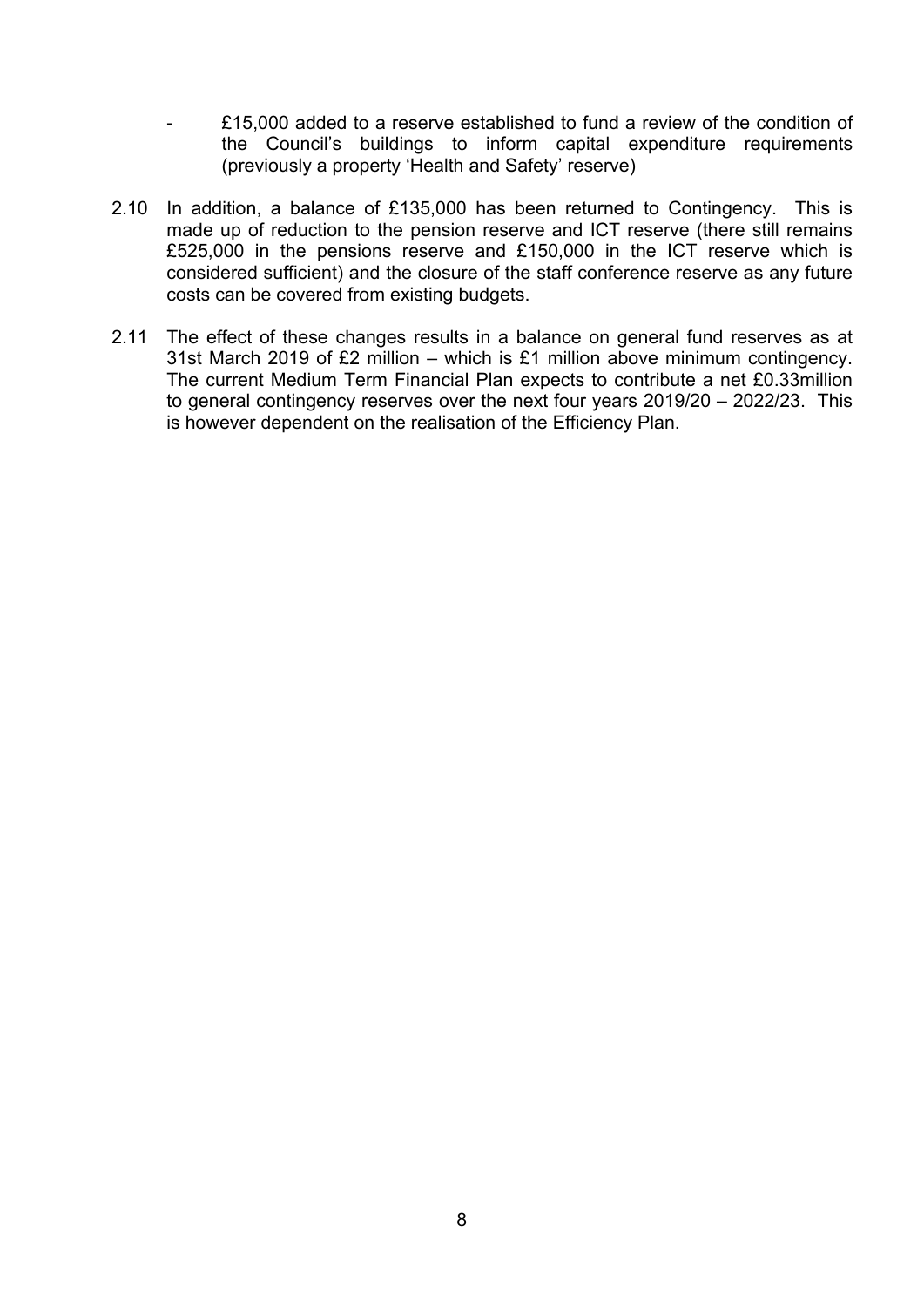#### **3 Efficiency and Rationalisation Programme**

- 3.1 This section of the report considers the financial performance of the Council's Efficiency and Rationalisation Programme in 2018/19.
- 3.2 The Council's Medium-Term Financial Plan (approved in February 2018) included the four-year (2017/18 – 2020/21) Efficiency and Rationalisation Strategy targeting savings of £3.14 million. This was required to balance the forecast budget deficit position of £2.7m and also the carry forward of unachieved efficiencies from 2016/17 of £0.4m.
- 3.3 The Efficiency and Rationalisation Strategy is premised on the need to both reduce expenditure and increase income. The need to grow income is now more of a priority as the Council moves more towards being self-financing. The strategy has been developed with the underlying principles of protecting frontline service delivery. It is also intended that the strategy is a tool to enable the Council to ensure that its service spending is determined by the established priorities set out in the Corporate Plan.
- 3.4 The Strategy has five main areas of focus:-
	- **Major Procurements -** There is the opportunity to focus attention on a number of large service functions which are currently provided by an external contractor / supplier. A number of significant contracts are coming to an end. This will also allow a fundamental review of these services with proper consideration of the current financial constraints. The contract commitments have sometimes restricted the opportunity to align services across the alliance with High Peak. The individual projects will focus on Waste Collection & Environment Services, Leisure Management and Facilities Management
	- **Asset Management Plan –** continuation of the existing priority of rationalising the Council's asset base with a focus around priorities in order to allow for the necessary capital investment
	- **Growth –** development of a clear focus upon housing and economic growth based upon the established Local Plan.
	- **Income Generation –** focus on increasing the yield from existing sources on income and a drive towards identifying new sources of income
	- **Rationalisation –** a commitment to reducing expenditure on non-priority areas of spend e.g. management arrangements, channel shift, non-statutory services
- 3.5 The 2018/19 budget provided for the achievement of £830,000 of such savings in year – with a significant focus on growth, income generation and major procurements, particularly the waste collection joint arrangement involving Alliance Environmental Services (AES).
- 3.6 At the end of Quarter Four, £315,027 has been taken against the overall Efficiency Programme. A further £92,000 of income related savings were also delivered at budget-setting time, including income arising out of revised New Homes Bonus funding forecasts.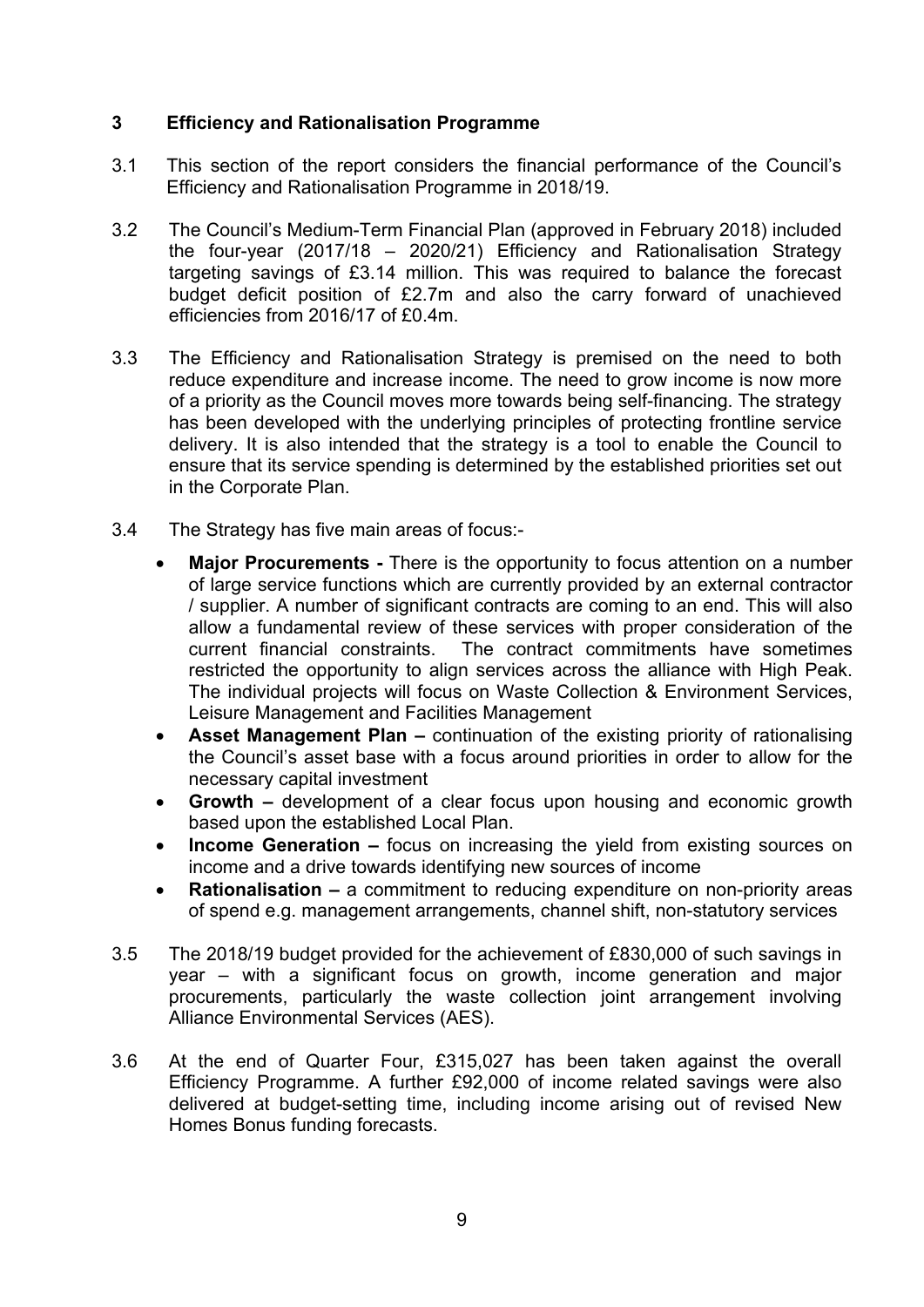- 3.7 This leaves a £422,973 shortfall against target due to slippage in the profile of savings. The efficiency shortfall is being partially offset by one-off vacancy savings in the establishment as well as other corporate in year savings. Whilst this plugs the in-year savings gap; it does not necessarily provide for on-going budget savings. Consequently, any shortfall in efficiency savings at year-end will need to be rolled forward to be achieved in future years.
- 3.8 An exercise was undertaken as part of the 2019/20 budget setting process to review and re-profile the Efficiency & Rationalisation Plan – which anticipated a shortfall against target in 2018/19. Consequently the programme was extended by one year to account for the forecast timing of savings.
- 3.9 The Authority carries a reserve of £493,000 earmarked to support the Efficiency Strategy, which can be drawn on to offset one-off costs of delivering the efficiency programme, such as redundancy costs. It has not been necessary to draw on this reserve in 2018/19 so it remains intact to underwrite performance against future savings targets in the Efficiency Programme.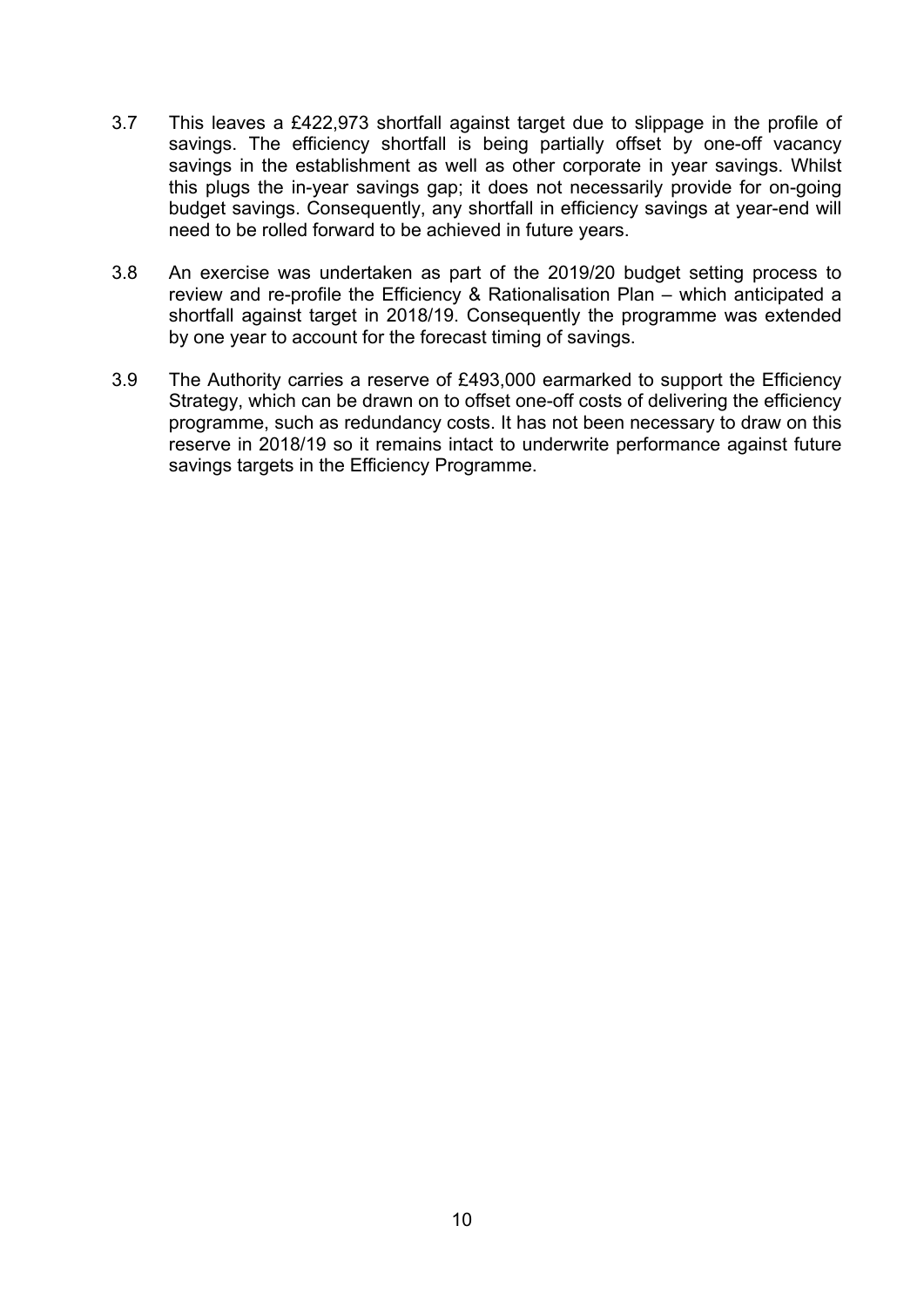#### **4 Alliance Environmental Services**

- 4.1 Alliance Environmental Services Ltd (AES) is a company created with a vision to deliver waste, street cleansing and grounds maintenance services in the Staffordshire Moorlands and High Peak areas. The company has three shareholders: Staffordshire Moorlands District Council, High Peak Borough Council and ANSA, which is a wholly owned subsidiary of Cheshire East Council. This section of the report considers the financial performance of the company and contribution to the Council's Efficiency and Rationalisation Programme in 2018/19.
- 4.2 Phase 1 of the transfer of services commenced on 7th August 2017 to deliver High Peak Borough Council Waste services. Phase 2 began on 1st July 2018 to deliver waste services to Staffordshire Moorlands District Council and fleet management services to the Alliance as a whole.

#### *Alliance Environmental Service's financial performance*

4.3 The AES business plan for all services delivered to both Councils included an anticipated operating profit of £111,830. The draft outturn provided at 31st March 2019 shows that a profit of £109,160 was achieved during the year; showing a small shortfall of £2,670 against the budget. The outturn includes both the crystallised risk items payable by the Councils (£363,340); and the reimbursement of the planned efficiency target payable by (AES £169,730).

| 2018-19                         | <b>Budget</b> | <b>Draft outturn</b> | <b>Variance</b> |
|---------------------------------|---------------|----------------------|-----------------|
|                                 | £             | £                    |                 |
| Turnover                        | (6,495,840)   | (6,073,480)          | 422,360         |
| Cost of sales                   | 5,789,890     | 5,417,080            | (372, 810)      |
| <b>Gross profit</b>             | (705, 950)    | (656, 400)           | 49,550          |
| Administrative & Other Expenses | 594,120       | 547.240              | (46, 880)       |
| (Profit)/ Loss                  | (111, 830)    | (109, 160)           | 2,670           |

*Impact on the Council's budgets*

4.4 This table shows in more detail the outturn on the AES contract included in the General Fund Revenue Account:

| 2018-19                              | £         |  |
|--------------------------------------|-----------|--|
| Contract budget                      | 2,335,250 |  |
| Transfer of contract hire budget     | 168,350   |  |
| <b>Net budget</b>                    | 2,503,600 |  |
| Management fee                       | 2,327,630 |  |
| Crystallised in-year risk items      | 271,010   |  |
| Allocation of AES efficiency         | (76, 220) |  |
| Net management fee payable           | 2,522,420 |  |
| Allocation of Joint Operation Profit | (82, 620) |  |
| Net total payable                    | 2,439,800 |  |
| <b>Variance to Budget</b>            | (63,800   |  |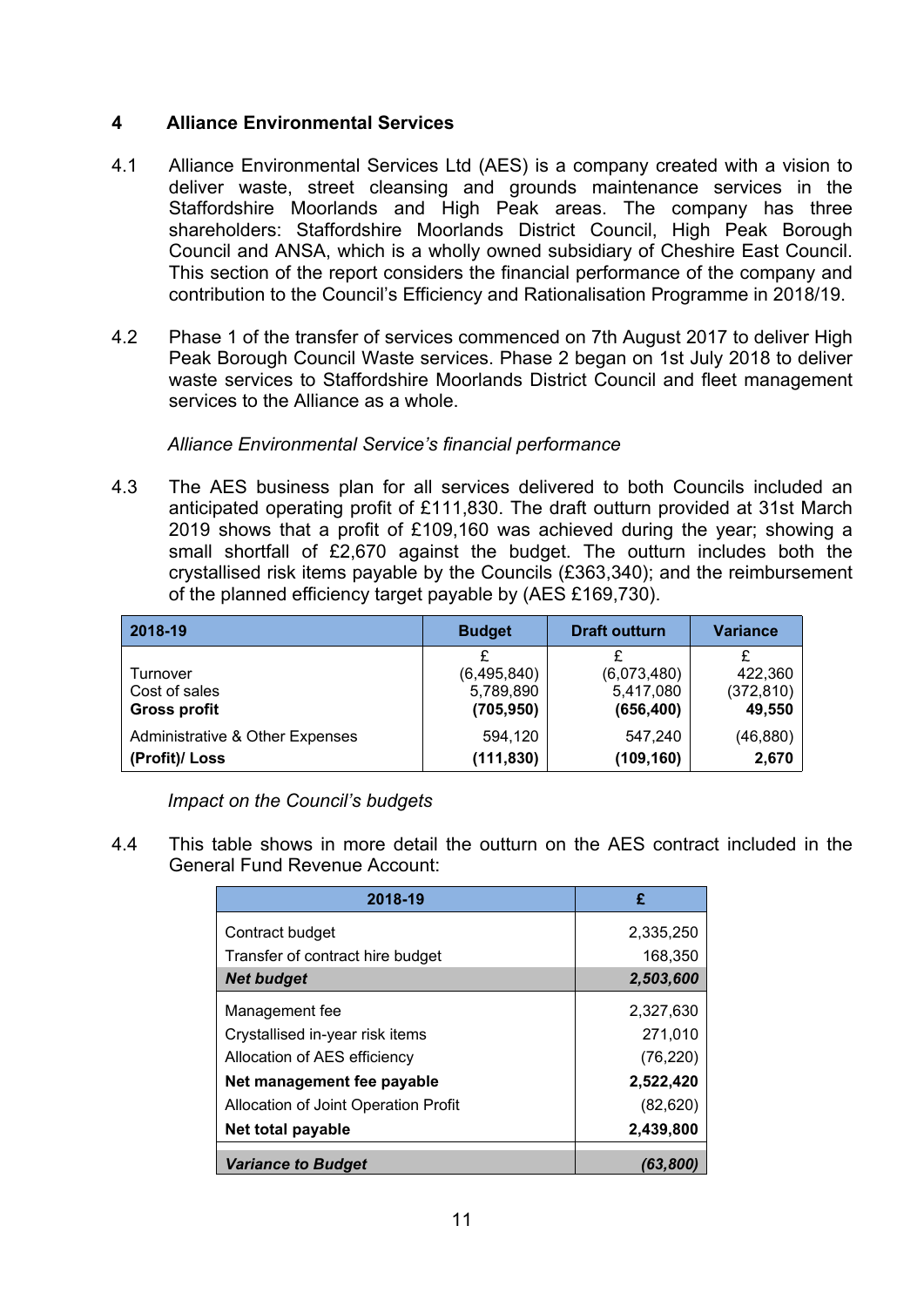- 4.5 In addition to the service budgets for the management fee (contract budget), it has been recognised that savings on former contract hire vehicle budgets have been achieved as a direct result of the change in vehicle provision upon cessation of the SFS contract (the Council's former provider of contract hire vehicles). Therefore, savings of £168,350 have been transferred to support the crystallised waste vehicle and other fleet risk items.
- 4.6 The AES Business Plan includes forecast expenditure recognised initially as 'risk items' which may or may not crystallise into actual costs/ payments or may be absorbed into the existing management fee paid on account. The draft outturn shows that £271,010 of these risk items have crystallised, the majority of which relate to waste vehicle and other fleet costs. The contract states that any profits realised in excess of the budget would be used to offset this amount. This did not occur in 2018/19 as there was no excess profit achieved.
- 4.7 The Council's share of the total AES efficiency achieved is £76,220. This is repayable to the Council and is allocated against the management fee costs.
- 4.8 Under accounting standards, AES's financial performance is incorporated in to the Councils' single entity statements as a 'Joint Operation' as opposed to separate group accounts being reported. The profit is therefore apportioned between the two Councils and the respective services in line with the input of original budgeted resources from each department. £82,620 is offset against the management fee costs.

#### *Efficiencies*

4.9 The total 2018/19 efficiency target relating to AES services is £242,850. This is made up of the £169,370 allocated to AES and £73,480 to be achieved from the retained budgets of both Councils. This has been achieved during the year.

#### *Pensions*

4.10 During the year AES became an admitted body in the Staffordshire Pension Fund (SPF). This involved 'pooling' the staff transferred to AES, with the remaining Council employees in the Staffordshire Moorlands portion of the SPF. This effectively removed pension risk from the company, whilst at the same time offering greater budget certainty and putting the Council in the same risk position that it would have been if services had continued to be delivered in-house.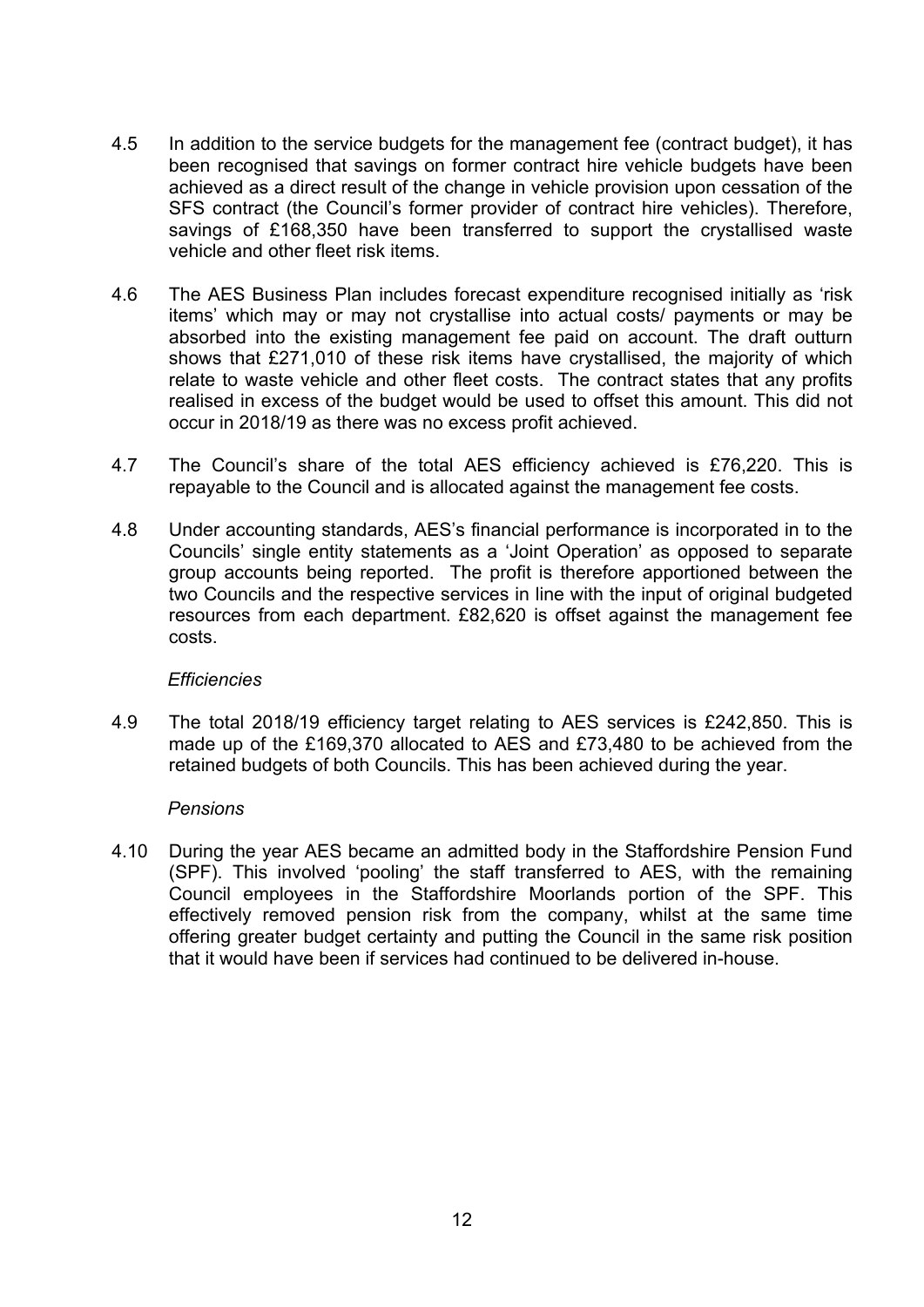#### **5 Capital Programme**

- 5.1 This section of the report provides an update on the Council's Capital Programme.
- 5.2 The revised General Fund Capital Programme for 2018/19, as updated and approved in February, was set at £3,591,700.
- 5.3 The 2018/19 provisional outturn at March 2019 is summarised in the table below, with further detail provided at Annex A.

| <b>Service</b>                       | 2018/19<br><b>Outturn</b><br><b>Approved</b><br>2018/19<br><b>Budget Feb 19</b> |           | <b>Variance</b> |
|--------------------------------------|---------------------------------------------------------------------------------|-----------|-----------------|
|                                      | £                                                                               | £         | £               |
| <b>Housing Standards</b>             | 1,161,650                                                                       | 822,783   | (338, 867)      |
| <b>Property Services</b>             | 483,750                                                                         | 404,470   | (79, 280)       |
| <b>Fleet Management</b>              | 1,346,300                                                                       | 573,436   | (772, 864)      |
| Regeneration                         | 30,000                                                                          | 21,183    | (8, 817)        |
| Horticulture                         | 570,000                                                                         | 405,462   | (164, 538)      |
|                                      | 3,591,700                                                                       | 2,227,334 | (1, 364, 366)   |
| Funding:                             |                                                                                 |           |                 |
| <b>Grants External Contributions</b> | 1,211,000                                                                       | 872,783   | (338, 217)      |
| Capital Reserve                      | 1,346,300                                                                       | 573,436   | (772, 864)      |
| Planning obligations                 | 135,690                                                                         | 135,684   | (6)             |
| Borrowing                            | 898,710                                                                         | 645,431   | (253, 279)      |
|                                      | 3,591,700                                                                       | 2,227,334 | (1, 364, 366)   |

- 5.4 The Council incurred Capital Expenditure of £2,227,334 during the year against the revised budget of £3,591,700. This represents an underspend of £1,364,366. The majority of the underspend reflects the impact of projects which are either behind schedule or have progressed quicker than expected with the most significant variances being:
	- **Housing Standards (£338,867 underspend)** the actual value of Disabled Facilities Grants (DFG's) works completed in 2018/19 was lower than anticipated, this was the first year of new home improvement agency arrangements. The current service provider has indicated there has been a slight up turn in demand for mandatory DFGs in the Moorlands in the first months of 2019/20 and it is hoped through positive promotion that activity will continue to improve. The Council will also seek to drive the release of funding of discretionary grants to reach a wider group of residents who do not meet the mandatory criteria but nonetheless still need support towards adaptions to their homes. In the last three years the Council has not spent up to the increased levels of Government support received for DFGs, as a consequence this underspend will not be carried forward at this stage. DFG funding is ring-fenced and the surplus can be drawn down in the year if necessary.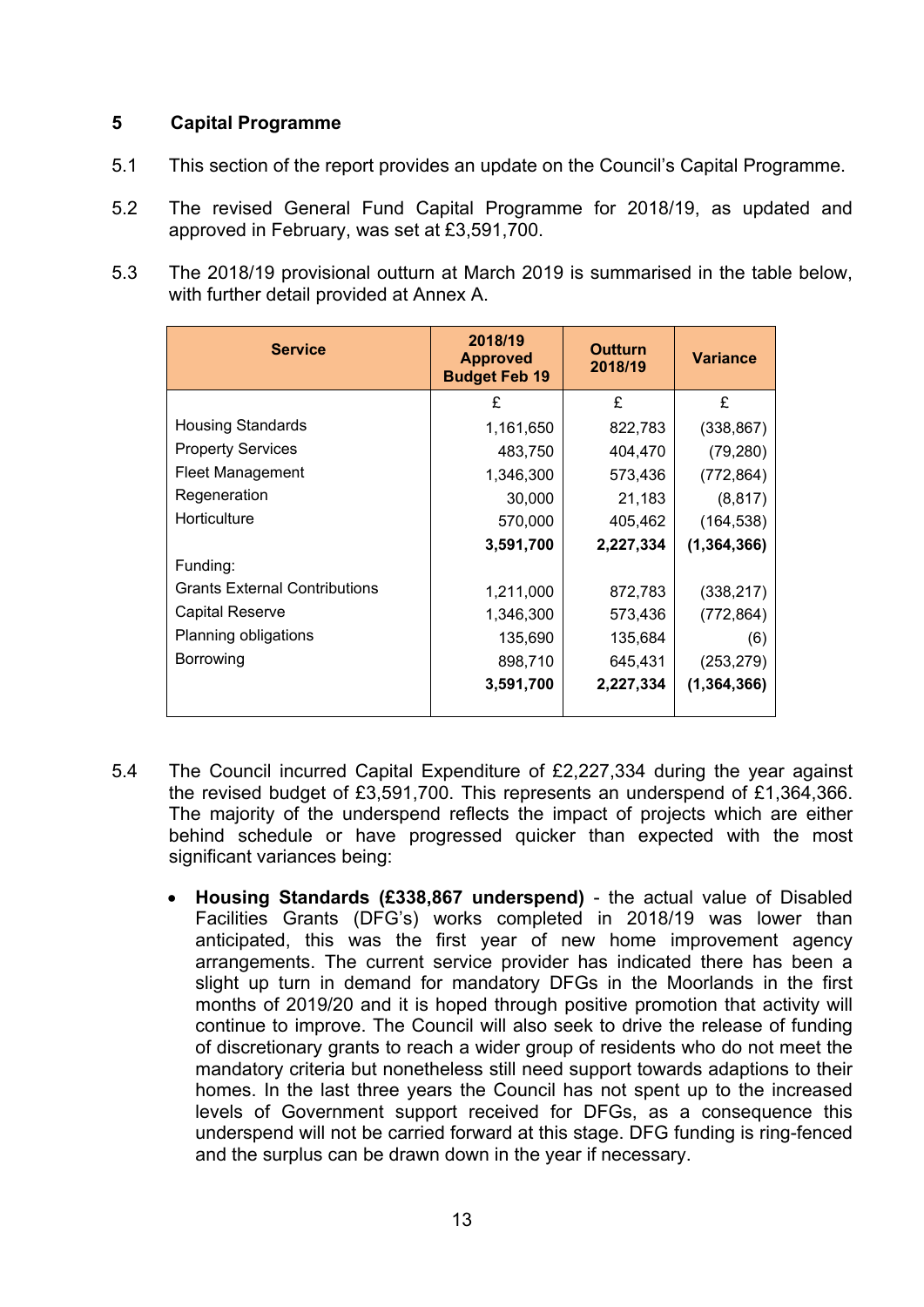- **Property Services (£79,280 underspend)** caused primarily by a number of in progress Asset Management Projects where expenditure in the year was below or ahead of forecast. These variances will be carried forward into 2019/20 to fund those projects.
- **Fleet Management Vehicle & Plant Acquisitions (£772,864 underspend)** following transfer of the waste collection service to Alliance Environmental Services (AES), new fleet management arrangements have been agreed. Existing contract hire agreements have been terminated and vehicles have been directly purchased. The underspend reflects the revised timing of acquisitions of further fleet vehicles which will now take place in 2019/20
- Horticulture (£164,538 underspend) installation of new skate parks at Brough Park and Tean road recreation ground were completed in the year; works to provide floodlighting to the Brough Park site and refurbishment of office and car park at Tean road will now be completed in 2019/20.
- 5.5 Consequently, capital funding applied to the 2018/19 Capital Programme is lower than forecast, reflecting the incidence of timing of capital spend.
- 5.6 As a result of the variances detailed above, approval is sought to increase the capital budgets for 2019/20 as shown in the table below:

| Capital Programme 'Carry Forwards' (2018/19 to 2019/20)                                        |                                                                                       |                                                                             |                                                              |  |
|------------------------------------------------------------------------------------------------|---------------------------------------------------------------------------------------|-----------------------------------------------------------------------------|--------------------------------------------------------------|--|
| <b>Service</b>                                                                                 | <b>Variance</b>                                                                       | <b>Carry Forward</b><br>2019/20<br><b>Over/(Under)</b><br><b>Spend</b>      | Over/<br>(Under)spend<br><b>Completed</b><br><b>Projects</b> |  |
| Housing<br><b>Property Services</b><br><b>Fleet Management</b><br>Regeneration<br>Horticulture | £<br>(338, 867)<br>(79, 280)<br>(772, 864)<br>(8, 817)<br>(164, 538)<br>(1, 364, 366) | £<br>(650)<br>(78, 675)<br>(772, 864)<br>(380)<br>(164, 538)<br>(1,017,107) | £<br>(338, 217)<br>(605)<br>(8, 437)<br>(347, 259)           |  |
|                                                                                                |                                                                                       |                                                                             |                                                              |  |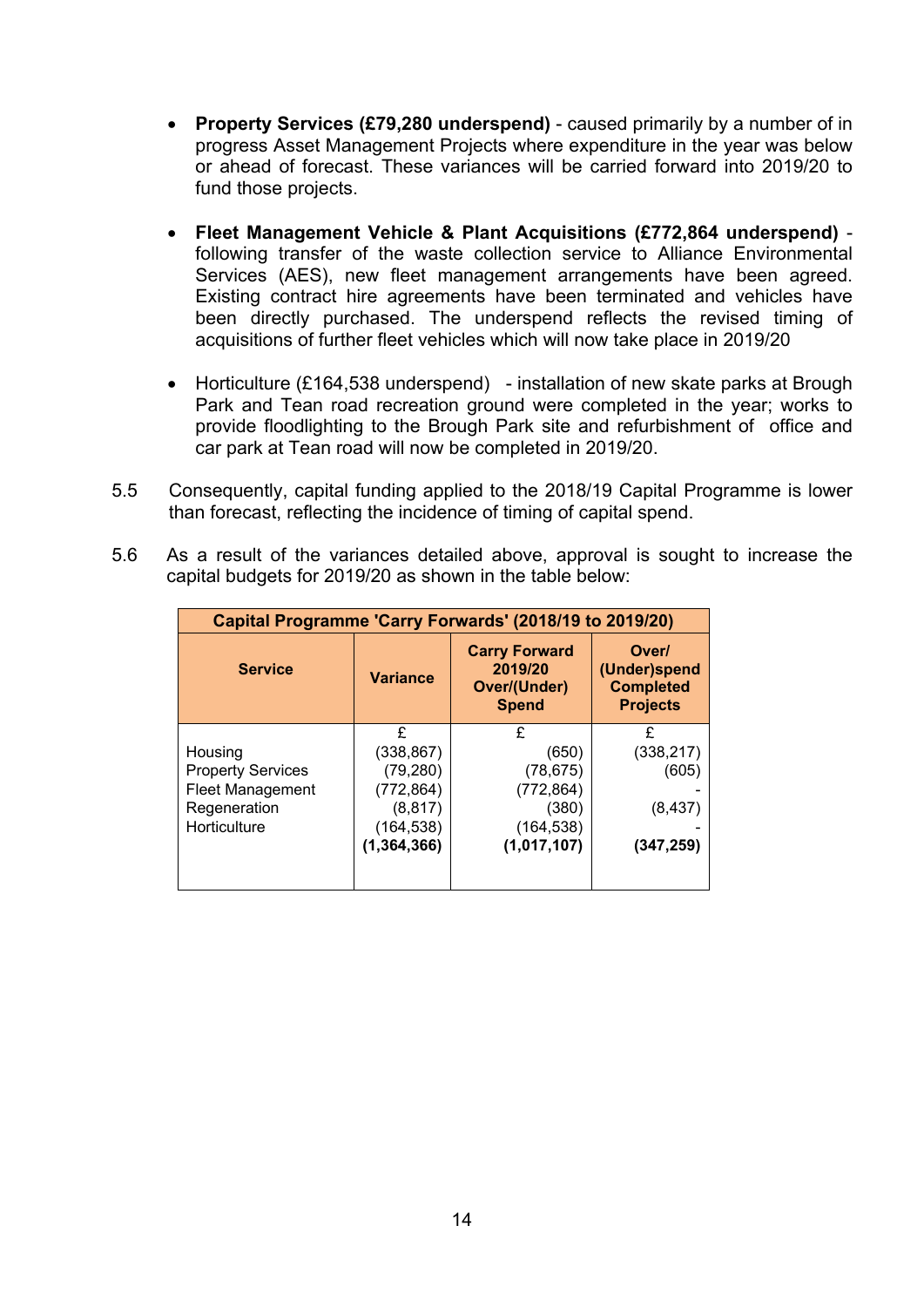#### **6 Treasury Management**

6.1 This section of the report sets out the key treasury management statistics in relation to the Council's investments and borrowings. This report comprises a high level treasury management summary. The Audit and Accounts Committee receives detailed operational updates on treasury management.

#### *Investments*

- 6.2 Cash Investments held on the 31st March 2019 totalled £7.6 million. Interest earned on these investments during the year totalled £56,710 and the average level of funds available for investment was £8.8 million.
- 6.3 The Council budgeted to receive £73,590 in investment income in 2018/19. The shortfall of £16,880 against this budget is due to increased internal borrowing during the year which reduces the level of funds available for investment.

#### *Ascent Joint Venture*

- 6.4 Ascent (the joint venture company set up to deliver affordable housing across the district) had drawn the full £5 million Debenture facility by the end of 2014/15. Interest is charged at 2%, and the full budgeted interest income for the year of £100,000 was achieved.
- 6.5 The balance on the £20 million loan facility to Ascent remained at £14million. There have been no further drawdowns of the loan since the 2015/16 year. Interest charged is based on the 5 year PWLB rate on the date of the drawdown plus a 1.25% risk premium. The refinanced tranche 1 of £7 million matured in October 2018 and was rolled again for a short period pending the outcome of the Ascent LLP business plan review at a rate of 3.05% (previously 2.61%). Therefore a small shortfall of £6,500 is reported against the income budget of £446,690.

#### *Borrowing*

- 6.6 Total debt outstanding as at 31st March 2019 totalled £11 million; this funds the Ascent Loan. £5million loans which matured in October and November 2018, were refinanced with £4million total new loans: £1 million with Vale of Glamorgan Council at 0.95% (for 6 months), £2 million with Lincolnshire County Council at 1.10% (for 1 year); and £1 million with Western Isles Council at 1.00% (for 9 months).
- 6.7 The Council budgeted to incur £272,760 in interest charges in 2018/19. This was based on externally funding the full existing Ascent loan balance of £14 million and a £2.2 million general fund borrowing requirement in the current year capital programme. £7 million of the Ascent loan was internally funded at the end of quarter 3, then £3million during quarter 4; and there was no borrowing undertaken for the general fund. Therefore, a saving of £83,230 has been achieved against the budget.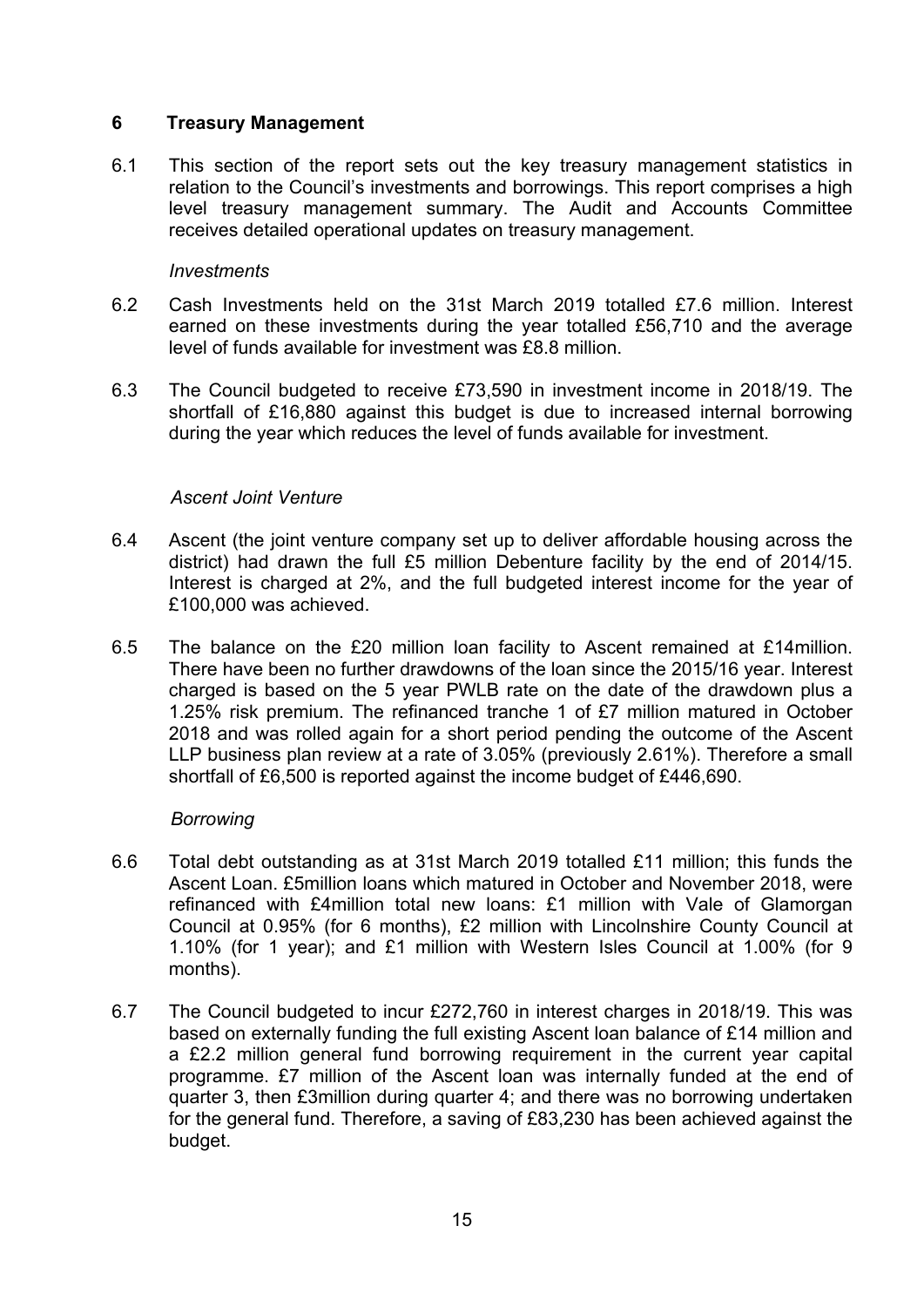#### **7 Revenue Collection**

- 7.1 This section of the report details progress to date in collecting the Council Tax, Business Rates and Sundry Debt.
- 7.2 The Q4 collection rate outturn for the year 2018/19 was as follows:
	- Council Tax  $-$  98.66% of Council Tax was collected by 31<sup>st</sup> March 2019, compared to 98.60% for the same period last year.
	- **Business Rates 99.13% of Business Rates was collected by 31st March** 2019, compared with 98.54% for the same period last year.
- 7.3 At the end of Quarter Four the value of sundry debt that was over 60 days old was £70,434 which compares with £110,423 at 31st March 2018.